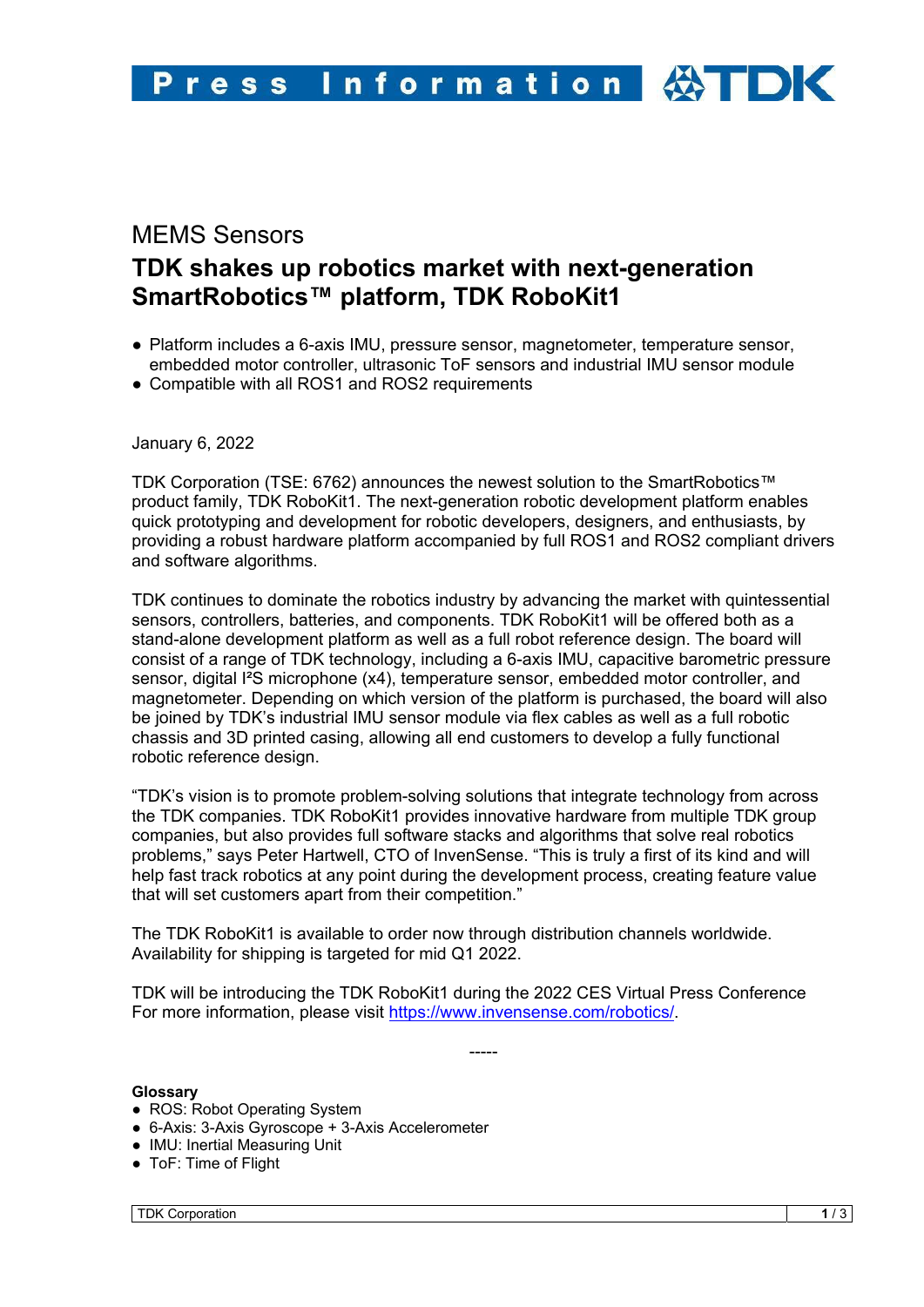#### Information **HOK** Press

● MEMS: Micro Electrical Mechanical Systems

#### **Main applications**

- Industrial Robotics
- Consumer Robotics
- Drones

#### **Key features and benefits:**

- Ultra-low noise and exceptional relative accuracy
- Ultra-low power
- Best gyroscope temperature stability
- Obstacle detection for any color objects in all lighting conditions
- Floor type and cliff detection using ultrasonic sensors
- RoboVac algorithm using IMU data for heading computation
- Robot Motor Control APIs
- "Hi TDK" keyword spotting with noise filter and noise cancellation
- ROS1 and ROS2 drivers for all on-board sensors
- BLE enabled Windows and Android Apps for sensors and algorithms evaluation and data collection

### **About TDK Corporation**

TDK Corporation is a world leader in electronic solutions for the smart society based in Tokyo, Japan. Built on a foundation of material sciences mastery, TDK welcomes societal transformation by resolutely remaining at the forefront of technological evolution and deliberately "Attracting Tomorrow." It was established in 1935 to commercialize ferrite, a key material in electronic and magnetic products. TDK's comprehensive, innovation-driven portfolio features passive components such as ceramic, aluminum electrolytic and film capacitors, as well as magnetics, high-frequency, and piezo and protection devices. The product spectrum also includes sensors and sensor systems such as temperature and pressure, magnetic, and MEMS sensors. In addition, TDK provides power supplies and energy devices, magnetic heads and more. These products are marketed under the product brands TDK, EPCOS, InvenSense, Micronas, Tronics and TDK-Lambda. TDK focuses on demanding markets in automotive, industrial and consumer electronics, and information and communication technology. The company has a network of design and manufacturing locations and sales offices in Asia, Europe, and in North and South America. In fiscal 2021, TDK posted total sales of USD 13.3 billion and employed about 129,000 people worldwide.

-----

#### **About InvenSense**

InvenSense, Inc., a TDK Group company, is a world leading provider of performance SmartSensing platforms. InvenSense's vision of Sensing Everything® targets the consumer electronics and industrial areas with integrated Motion, Sound, and Ultrasonic solutions. InvenSense's solutions combine MEMS (micro electrical mechanical systems) sensors, such as accelerometers, gyroscopes, compasses, microphones, and ultrasonic 3D-sensing with proprietary algorithms and firmware that intelligently process, synthesize, and calibrate the output of sensors, maximizing performance and accuracy. InvenSense's motion tracking, ultrasonic, audio, fingerprint, location platforms and services can be found in Mobile, Wearables, Smart Home, Industrial, Automotive, and IoT products. InvenSense became part of the MEMS Sensors Business Group within the newly formed Sensor Systems Business Company of TDK Corporation in 2017. In February of 2018, Chirp Microsystems joined the InvenSense family through its acquisition by TDK. InvenSense is headquartered in San Jose, California and has offices worldwide. For more information, go to www.invensense.tdk.com.